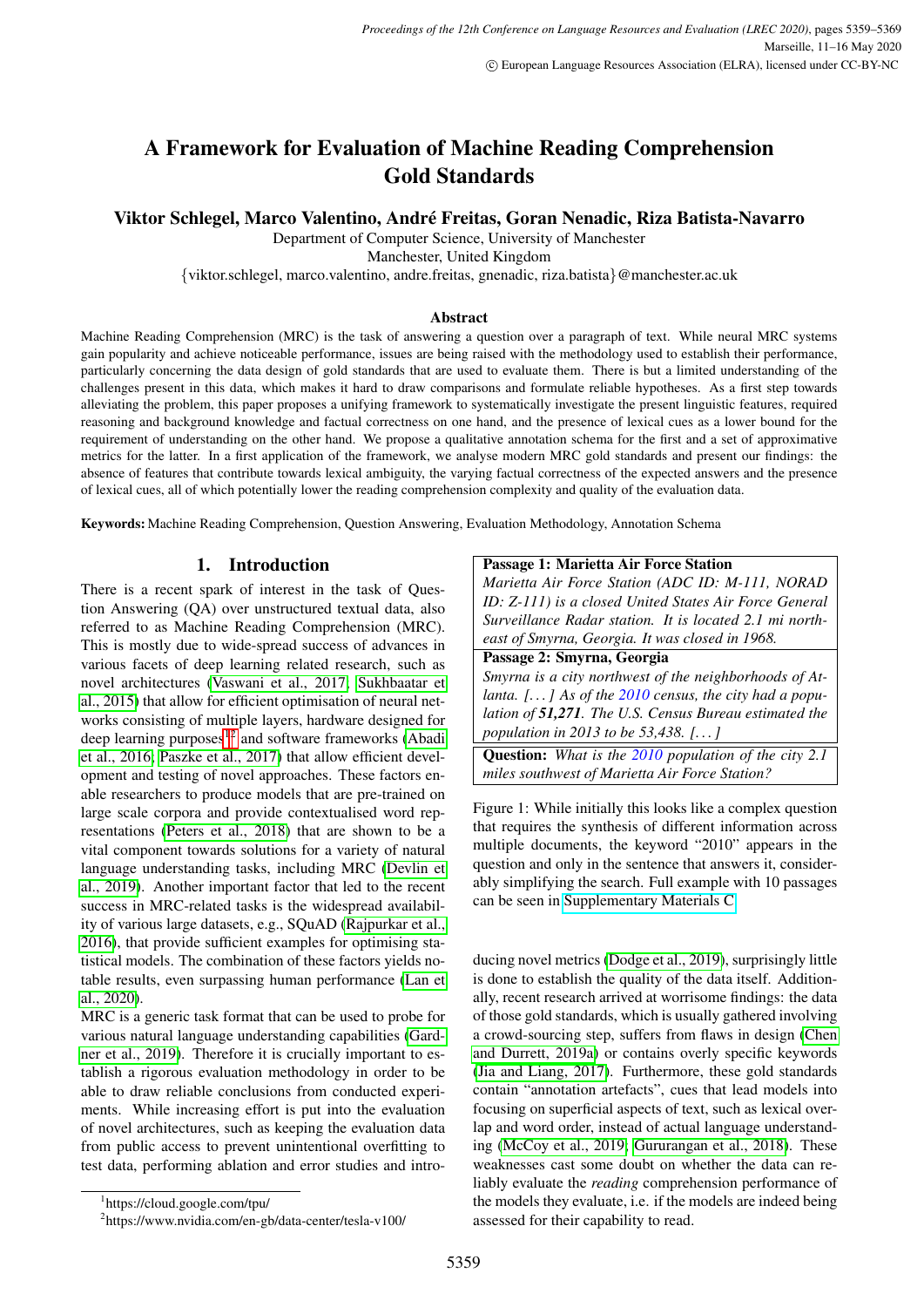Figure [1](#page-0-2) shows an example from HOTPOTQA [\(Yang et al.,](#page-9-6) [2018\)](#page-9-6), a dataset that exhibits the last kind of weakness mentioned above, i.e., the presence of unique keywords in both the question and the passage (in close proximity to the expected answer).

An evaluation methodology is vital to the fine-grained understanding of challenges associated with a single gold standard, in order to understand in greater detail which capabilities of MRC models it evaluates. More importantly, it allows to draw comparisons between multiple gold standards and between the results of respective state-of-the-art models that are evaluated on them.

In this work, we take a step back and propose a framework to systematically analyse MRC evaluation data, typically a set of questions and expected answers to be derived from accompanying passages. Concretely, we introduce a methodology to categorise the *linguistic complexity* of the textual data and the *reasoning* and potential external *knowledge* required to obtain the expected answer. Additionally we propose to take a closer look at the *factual correctness* of the expected answers, a quality dimension that appears under-explored in literature.

We demonstrate the usefulness of the proposed framework by applying it to precisely describe and compare six contemporary MRC datasets. Our findings reveal concerns about their factual correctness, the presence of lexical cues that simplify the task of reading comprehension and the lack of semantic altering grammatical modifiers. We release the raw data comprised of 300 paragraphs, questions and answers richly annotated under the proposed framework as a resource for researchers developing natural language understanding models and datasets to utilise further. To the best of our knowledge this is the first attempt to introduce a common evaluation methodology for MRC gold standards and the first across-the-board qualitative evaluation of MRC datasets with respect to the proposed categories.

# 2. Framework for MRC Gold Standard Analysis

#### <span id="page-1-1"></span>2.1. Problem definition

We define the task of machine reading comprehension, the target application of the proposed methodology as follows: Given a paragraph  $P$  that consists of tokens (words)  $p_1, \ldots, p_{n_P}$  and a question Q that consists of tokens  $q_1 \ldots q_{n_Q}$ , the goal is to retrieve an answer A with tokens  $a_1 \ldots a_{n_A}$ . A is commonly constrained to be one of the following cases [\(Liu et al., 2019b\)](#page-9-7), illustrated in Figure [2:](#page-1-0)

- Multiple choice, where the goal is to predict  $A$  from a given set of choices A.
- Cloze-style, where S is a sentence, and A and Q are obtained by removing a sequence of words such that  $Q = S - A$ . The task is to fill in the resulting gap in Q with the expected answer A to form S.
- Span, where is a continuous subsequence of tokens from the paragraph  $(A \subseteq P)$ . Flavours include multiple spans as the correct answer or  $A \subseteq Q$ .

#### <span id="page-1-0"></span>Passage

*The Pats win the AFC East for the 9th straight year. The Patriots trailed 24-16 at the end of the third quarter. They scored on a 46-yard field goal with 4:00 left in the game to pull within 24-19. Then, with 56 seconds remaining, Dion Lewis scored on an 8-yard run and the Patriots added a two-point conversion to go ahead 27- 24. [. . . ] The game ended on a Roethlisberger interception. Steelers wide receiver Antonio Brown left in the first half with a bruised calf.*

### Multiple choice

*Question: Who was injured during the match? Answer: (a) Rob Gronkowski (b) Ben Roethlisberger (c) Dion Lewis (d) Antonio Brown*

# Cloze-style

*Question: The Patriots champion the cup for*  $\star$  *consecutive seasons.*

#### *Answer: 9* Span

*Question: What was the final score of the game? Answer: 27-24*

#### Free form

*Question: How many points ahead were the Patriots by the end of the game? Answer: 3*

Figure 2: Typical formulations of the MRC task

• Free form, where  $A$  is an unconstrained natural language string.

A gold standard  $G$  is composed of  $m$  entries  $(Q_i, A_i, P_i)_{i \in \{1, ..., m\}}.$ 

The performance of an approach is established by comparing its answer predictions  $A_i^*$  on the given input  $(Q_i, T_i)$ (and  $A_i$  for the multiple choice setting) against the expected answer  $A_i$  for all  $i \in \{1, ..., m\}$  under a performance metric. Typical performance metrics are *exact match (EM)* or *accuracy*, i.e. the percentage of exactly predicted answers, and the *F1 score* – the harmonic mean between the precision and the recall of the predicted tokens compared to expected answer tokens. The overall F1 score can either be computed by averaging the F1 scores for every instance or by first averaging the precision and recall and then computing the F1 score from those averages (macro F1). Free-text answers, meanwhile, are evaluated by means of text generation and summarisation metrics such as BLEU [\(Papineni](#page-9-8) [et al., 2001\)](#page-9-8) or ROUGE-L [\(Lin, 2004\)](#page-8-8).

# <span id="page-1-2"></span>2.2. Dimensions of Interest

In this section we describe a methodology to categorise gold standards according to linguistic complexity, required reasoning and background knowledge, and their factual correctness. Specifically, we use those dimensions as highlevel categories of a qualitative annotation schema for annotating question, expected answer and the corresponding context. We further enrich the qualitative annotations by a metric based on lexical cues in order to approximate a lower bound for the complexity of the reading comprehen-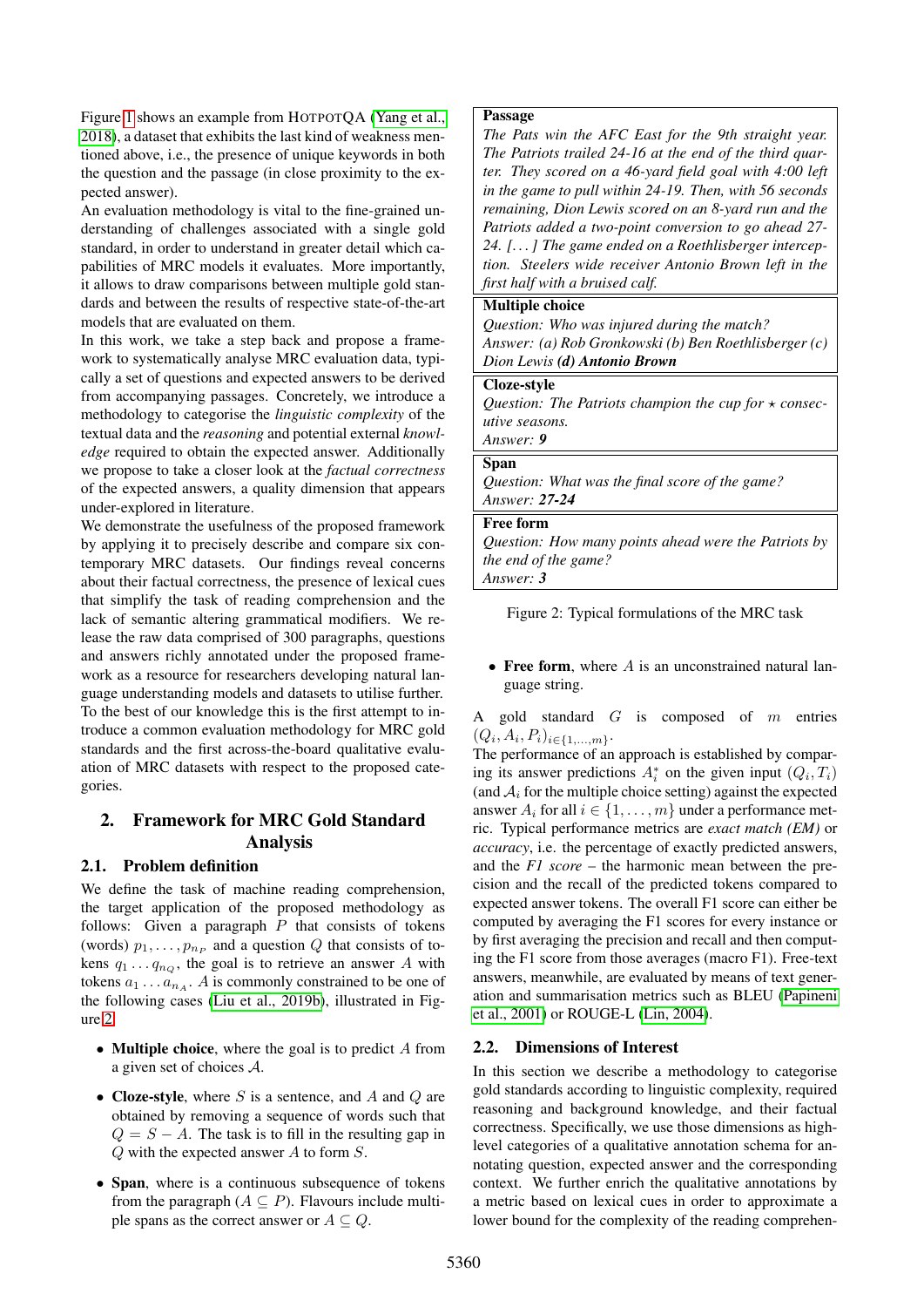<span id="page-2-0"></span>

Figure 3: The hierarchy of categories in our proposed annotation framework. Abstract higher-level categories are presented in bold while actual annotation features are shown in italics.

sion task. By sampling entries from each gold standard and annotating them, we obtain measurable results and thus are able to make observations about the challenges present in that gold standard data.

Problem setting We are interested in different types of the expected answer. We differentiate between *Span*, where an answer is a continuous span taken from the passage, *Paraphrasing*, where the answer is a paraphrase of a text span, *Unanswerable*, where there is no answer present in the context, and *Generated*, if it does not fall into any of the other categories. It is not sufficient for an answer to restate the question or combine multiple *Span* or *Paraphrasing* answers to be annotated as *Generated*. It is worth mentioning that we focus our investigations on answerable questions. For a complementary qualitative analysis that categorises unanswerable questions, the reader is referred to [Yatskar](#page-10-0) [\(2019\)](#page-10-0).

Furthermore, we mark a sentence as *Supporting Fact* if it

contains evidence required to produce the expected answer, as they are used further in the complexity analysis.

Factual Correctness An important factor for the quality of a benchmark is its factual correctness, because on the one hand, the presence of factually wrong or debatable examples introduces an upper bound for the achievable performance of models on those gold standards. On the other hand, it is hard to draw conclusions about the correctness of answers produced by a model that is evaluated on partially incorrect data.

One way by which developers of modern crowd-sourced gold standards ensure quality is by having the same entry annotated by multiple workers [\(Trischler et al., 2017\)](#page-9-9) and keeping only those with high agreement. We investigate whether this method is enough to establish a sound ground truth answer that is unambiguously correct. Concretely we annotate an answer as *Debatable* when the passage features multiple plausible answers, when multiple expected answers contradict each other, or an answer is not specific enough with respect to the question and a more specific answer is present. We annotate an answer as *Wrong* when it is factually wrong and a correct answer is present in the context.

Required Reasoning It is important to understand what types of reasoning the benchmark evaluates, in order to be able to accredit various reasoning capabilities to the models it evaluates. Our proposed reasoning categories are inspired by those found in scientific question answering literature [\(Jansen et al., 2016;](#page-8-9) [Boratko et al., 2018\)](#page-8-10), as research in this area focuses on understanding the required reasoning capabilities. We include reasoning about the *Temporal* succession of events, *Spatial* reasoning about directions and environment, and *Causal* reasoning about the cause-effect relationship between events. We further annotate (multiplechoice) answers that can only be answered *By Exclusion* of every other alternative.

We further extend the reasoning categories by operational logic, similar to those required in semantic parsing tasks [\(Berant et al., 2013\)](#page-8-11), as solving those tasks typically requires "multi-hop" reasoning [\(Yang et al., 2018;](#page-9-6) [Welbl et](#page-9-10) [al., 2018\)](#page-9-10). When an answer can only be obtained by combining information from different sentences joined by mentioning a common entity, concept, date, fact or event (from here on called entity), we annotate it as *Bridge*. We further annotate the cases, when the answer is a concrete entity that satisfies a *Constraint* specified in the question, when it is required to draw a *Comparison* of multiple entities' properties or when the expected answer is an *Intersection* of their properties (e.g. "What do Person A and Person B have in common?")

We are interested in the linguistic reasoning capabilities probed by a gold standard, therefore we include the appropriate category used by [Wang et al. \(2019\)](#page-9-11). Specifically, we annotate occurrences that require understanding of *Negation*, *Quantifiers* (such as "every", "some", or "all"), *Conditional* ("if ...then") statements and the logical implications of *Con-/Disjunction* (i.e. "and" and "or") in order to derive the expected answer.

Finally, we investigate whether arithmetic reasoning re-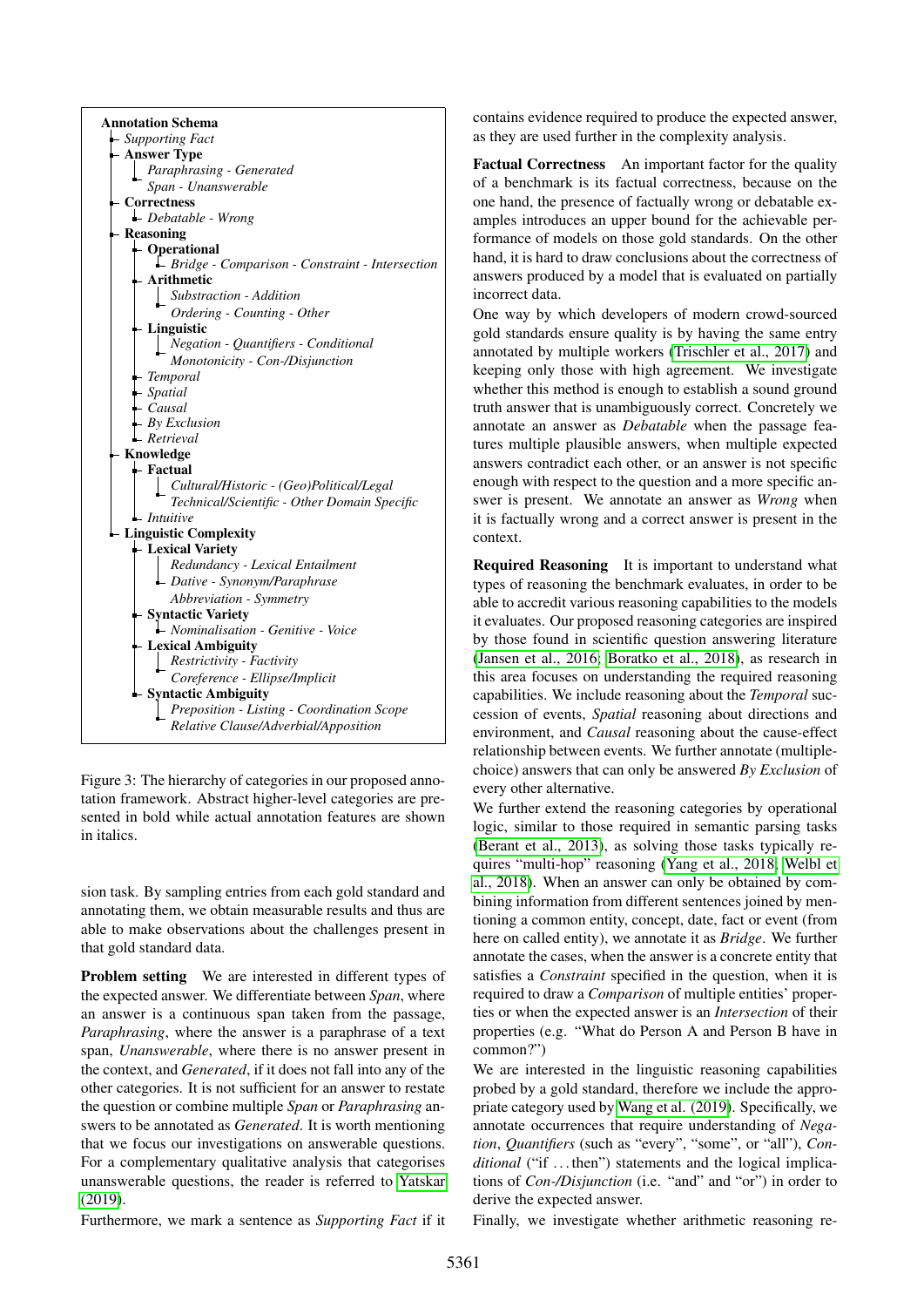quirements emerge in MRC gold standards as this can probe for reasoning that is not evaluated by simple answer retrieval [\(Dua et al., 2019\)](#page-8-12). To this end, we annotate the presence of of *Addition* and *Subtraction*, answers that require *Ordering* of numerical values, *Counting* and *Other* occurrences of simple mathematical operations.

An example can exhibit multiple forms of reasoning. Notably, we do not annotate any of the categories mentioned above if the expected answer is directly stated in the passage. For example, if the question asks "How many total points were scored in the game?" and the passage contains a sentence similar to "The total score of the game was 51 points", it does not require any reasoning, in which case we annotate it as *Retrieval*.

Knowledge Worthwhile knowing is whether the information presented in the context is sufficient to answer the question, as there is an increase of benchmarks deliberately designed to probe a model's reliance on some sort of background knowledge [\(Storks et al., 2019\)](#page-9-12). We seek to categorise the type of knowledge required. Similar to [Wang et al. \(2019\)](#page-9-11), on the one hand we annotate the reliance on factual knowledge, that is *(Geo)political/Legal, Cultural/Historic, Technical/Scientific* and *Other Domain Specific* knowledge about the world that can be expressed as a set of facts. On the other hand, we denote *Intuitive* knowledge requirements, which is challenging to express as a set of facts, such as the knowledge that a parenthetic numerical expression next to a person's name in a biography usually denotes his life span.

Linguistic Complexity Another dimension of interest is the evaluation of various linguistic capabilities of MRC models [\(Goldberg, 2019;](#page-8-13) [Liu et al., 2019a;](#page-8-14) [Tenney et al.,](#page-9-13) [2019\)](#page-9-13). We aim to establish which linguistic phenomena are probed by gold standards and to which degree. To that end, we draw inspiration from the annotation schema used by [Wang et al. \(2019\)](#page-9-11), and adapt it around lexical semantics and syntax.

More specifically, we annotate features that introduce variance between the supporting facts and the question. With regard to lexical semantics, we focus on the use of redundant words that do not alter the meaning of a sentence for the task of retrieving the expected answer (*Redundancy*), requirements on the understanding of words' semantic fields (*Lexical Entailment*) and the use of *Synonyms and Paraphrases* with respect to the question wording. Furthermore we annotate cases where supporting facts contain *Abbreviations* of concepts introduced in the question (and vice versa) and when a *Dative* case substitutes the use of a preposition (e.g. "I bought her a gift" vs "I bought a gift for her"). Regarding syntax, we annotate changes from passive to active *Voice*, the substitution of a *Genitive* case with a preposition (e.g. "of") and changes from nominal to verbal style and vice versa (*Nominalisation*).

We recognise features that add ambiguity to the supporting facts, for example when information is only expressed implicitly by using an *Ellipsis*. As opposed to redundant words, we annotate *Restrictivity* and *Factivity* modifiers, words and phrases whose presence does change the meaning of a sentence with regard to the expected answer, and occurrences of intra- or inter-sentence *Coreference* in supporting facts (that is relevant to the question). Lastly, we mark ambiguous syntactic features, when their resolution is required in order to obtain the answer. Concretely, we mark argument collection with con- and disjunctions (*Listing*) and ambiguous *Prepositions*, *Coordination Scope* and *Relative clauses/Adverbial phrases/Appositions*.

Complexity Finally, we want to approximate the presence of lexical cues that might simplify the reading required in order to arrive at the answer. Quantifying this allows for more reliable statements about and comparison of the complexity of gold standards, particularly regarding the evaluation of comprehension that goes beyond simple lexical matching. We propose the use of coarse metrics based on lexical overlap between question and context sentences. Intuitively, we aim to quantify how much supporting facts "stand out" from their surrounding passage context. This can be used as proxy for the capability to retrieve the answer [\(Chen and Durrett, 2019a\)](#page-8-5). Specifically, we measure *(i)* the number of words jointly occurring in a question and a sentence, *(ii)* the length of the longest n-gram shared by question and sentence and *(iii)* whether a word or n-gram from the question uniquely appears in a sentence.

The resulting taxonomy of the framework is shown in Figure [3.](#page-2-0) The full catalogue of features, their description, detailed annotation guideline as well as illustrating examples can be found in [Supplementary Material A.](https://github.com/schlevik/dataset-analysis/raw/master/Appendix%20A%20%20Annotation%20Schema.pdf)[3](#page-3-0)

# 3. Application of the Framework

# 3.1. Candidate Datasets

We select contemporary MRC benchmarks to represent all four commonly used problem definitions [\(Liu et al.,](#page-9-7) [2019b\)](#page-9-7). In selecting relevant datasets, we do not consider those that are considered "solved", i.e. where the state of the art performance surpasses human performance, as is the case with SQUAD [\(Rajpurkar et al., 2018;](#page-9-14) [Lan et al.,](#page-8-2) [2020\)](#page-8-2). Concretely, we selected gold standards that fit our problem definition and were published in the years 2016 to 2019, have at least  $(2019 - publication year) \times 20$  citations, and bucket them according to the answer selection styles as described in Section [2.1.](#page-1-1) We randomly draw one from each bucket and add two randomly drawn datasets from the candidate pool. This leaves us with the datasets described in Table [1.](#page-4-0) For a more detailed description, we refer to [Supplementary Material D](https://github.com/schlevik/dataset-analysis/raw/master/Appendix%20D%20Description%20of%20selected%20gold%20standards.pdf) and the respective publications accompanying the datasets.

# 3.2. Annotation Task

We randomly select 50 distinct question, answer and passage triples from the publicly available development sets of the described datasets. Training, development and the (hidden) test set are drawn from the same distribution defined by the data collection method of the respective dataset. For those collections that contain multiple questions over a single passage, we ensure that we are sampling unique paragraphs in order to increase the variety of investigated texts.

<span id="page-3-0"></span><sup>&</sup>lt;sup>3</sup>Supplementary material, calculations and analysis code can be retrieved from [https://github.com/schlevik/](https://github.com/schlevik/dataset-analysis) [dataset-analysis](https://github.com/schlevik/dataset-analysis)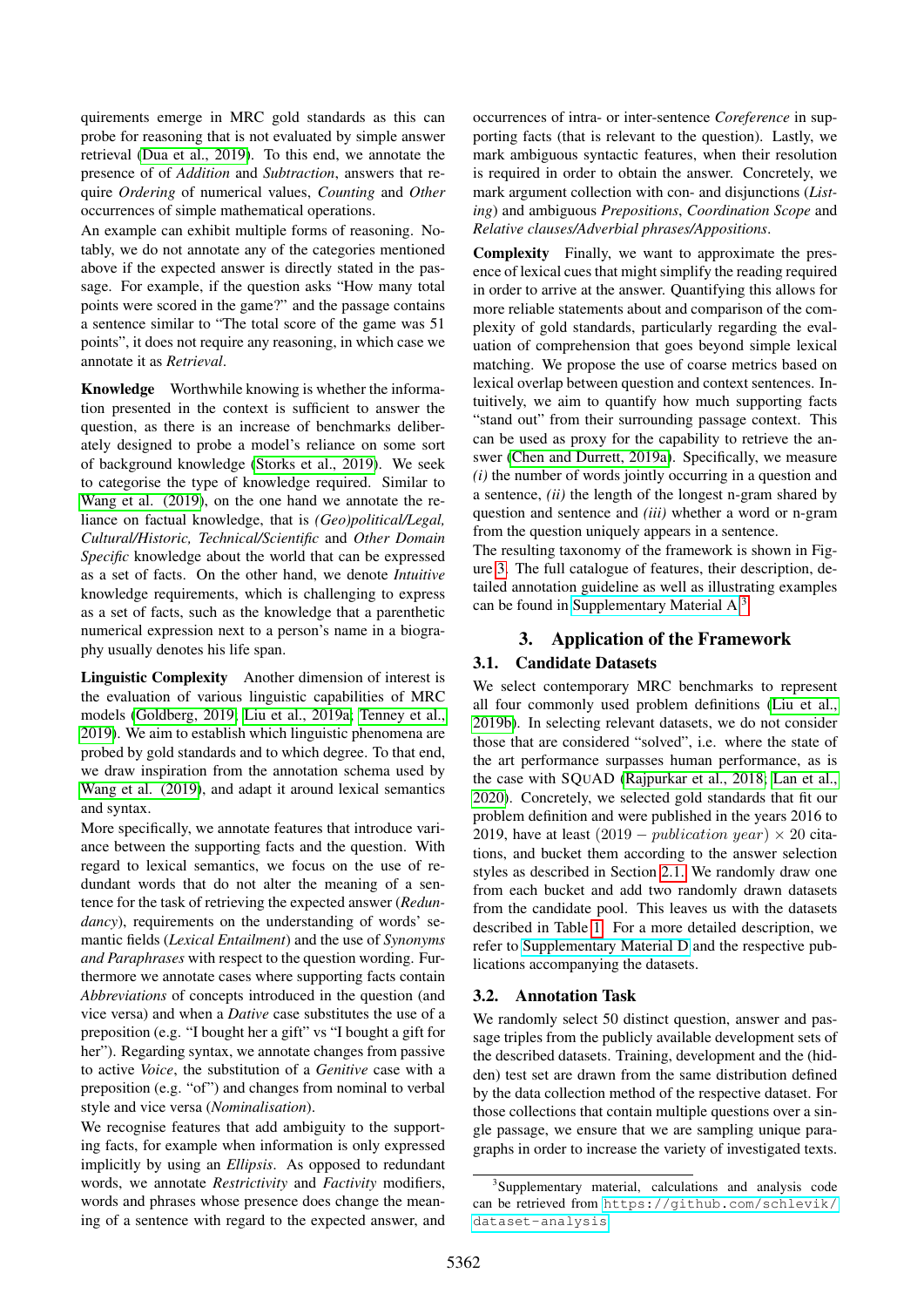<span id="page-4-0"></span>

| <b>Dataset</b>                  |                                 |                 |  |  |  |
|---------------------------------|---------------------------------|-----------------|--|--|--|
|                                 |                                 |                 |  |  |  |
| MSMARCO (Nguyen et al., 2016)   |                                 |                 |  |  |  |
| 101093                          | 101093 Free Form                |                 |  |  |  |
| HOTPOTQA (Yang et al., 2018)    |                                 |                 |  |  |  |
| 7405                            | 7405                            | Span, Yes/No    |  |  |  |
|                                 | RECORD (Zhang et al., 2018)     |                 |  |  |  |
| 7279                            | 10000                           | Cloze-Style     |  |  |  |
|                                 | MULTIRC (Khashabi et al., 2018) |                 |  |  |  |
| 81                              | 953                             | Multiple Choice |  |  |  |
| NEWSQA (Trischler et al., 2017) |                                 |                 |  |  |  |
| 637                             | 637                             | Span            |  |  |  |
| DROP (Dua et al., 2019)         |                                 |                 |  |  |  |
| 588                             | 9622                            | Span, Numbers   |  |  |  |

Table 1: Summary of selected datasets

The samples were annotated by the first author of this paper, using the proposed schema. In order to validate our findings, we further take 20% of the annotated samples and present them to a second annotator (second author). Since at its core, the annotation is a multi-label task, we report the inter-annotator agreement by computing the (microaveraged) F1 score, where we treat the first annotator's labels as gold. Table [2](#page-4-1) reports the agreement scores, the overall (micro) average F1 score of the annotations is 0.82, which means that on average, more than two thirds of the overall annotated labels were agreed on by both annotators. We deem this satisfactory, given the complexity of the annotation schema.

#### 3.3. Qualitative Analysis

We present a concise view of the annotation results in Figure [4.](#page-5-0) The full annotation results can be found in [Supple](https://github.com/schlevik/dataset-analysis/raw/master/Appendix%20B%20Detailed%20annotation%20results.pdf)[mentary Material B.](https://github.com/schlevik/dataset-analysis/raw/master/Appendix%20B%20Detailed%20annotation%20results.pdf) We centre our discussion around the following main points:

Linguistic Features As observed in Figure [4a](#page-5-0) the gold standards feature a high degree of *Redundancy*, peaking at 76% of the annotated HOTPOTQA samples and synonyms and paraphrases (labelled *Synonym*), with RECORD samples containing 58% of them, likely to be attributed to the elaborating type of discourse of the dataset sources (encyclopedia and newswire). This is, however, not surprising, as it is fairly well understood in the literature that current stateof-the-art models perform well on distinguishing relevant words and phrases from redundant ones [\(Seo et al., 2017\)](#page-9-16).

<span id="page-4-1"></span>

| <b>Dataset</b>  | <b>F1 Score</b> |
|-----------------|-----------------|
| <b>MSMARCO</b>  | 0.86            |
| <b>НОТРОТОА</b> | 0.88            |
| <b>RECORD</b>   | 0.73            |
| <b>MULTIRC</b>  | 0.75            |
| <b>NEWSOA</b>   | 0.87            |
| <b>DROP</b>     | 0.85            |
| Micro Average   | 0.82            |

Table 2: Inter-Annotator agreement F1 scores, averaged for each dataset

<span id="page-4-2"></span>

| 25%<br><b>Wrong Answer</b>                                     |  |  |  |  |
|----------------------------------------------------------------|--|--|--|--|
| <b>Question:</b> What is the cost of the project?              |  |  |  |  |
| <b>Expected Answer: 2.9 Bio \$</b>                             |  |  |  |  |
| <b>Correct answer: 4.1 Bio \$</b>                              |  |  |  |  |
| <b>Passage:</b> At issue is the alternate engine for the Joint |  |  |  |  |
| Strike Fighter platform, [] that has cost taxpayers            |  |  |  |  |
| \$1.2 billion in earmarks since 2004. It is estimated to       |  |  |  |  |
| cost at least \$2.9 billion more until its completion.         |  |  |  |  |
| <b>Answer Present</b><br>47%                                   |  |  |  |  |
| <b>Question:</b> how long do you need to cook 6 pounds of      |  |  |  |  |
| pork in a roaster?                                             |  |  |  |  |
| <b>Expected Answer: Unanswerable</b>                           |  |  |  |  |
| Correct answer: 150 min                                        |  |  |  |  |
| Passage: The rule of thumb for pork roasts is to cook          |  |  |  |  |
| them 25 minutes per pound of meat $[]$                         |  |  |  |  |
| 25%<br><b>Arbitrary selection</b>                              |  |  |  |  |
| <b>Question:</b> what did jolie say?                           |  |  |  |  |
| <b>Expected Answer:</b> she feels passionate about Haiti       |  |  |  |  |
| Passage: Angelina Jolie says she feels passionate about        |  |  |  |  |
| Haiti, whose "extraordinary" people are inspiring her          |  |  |  |  |
| with their resilience after the devastating earthquake         |  |  |  |  |
| one month ago. During a visit to Haiti this week, she          |  |  |  |  |
| said that despite the terrible tragedy, Haitians are dig-      |  |  |  |  |
| nified and calm.                                               |  |  |  |  |
| <b>Arbitrary Precision</b><br>33%                              |  |  |  |  |
| <b>Question:</b> Where was the person killed Friday?           |  |  |  |  |
| <b>Expected Answer: Arkansas</b>                               |  |  |  |  |
| Passage: The death toll from severe storms in northern         |  |  |  |  |
| Arkansas has been lowered to one person $[]$ . Offi-           |  |  |  |  |
| cials had initially said three people were killed when         |  |  |  |  |
| the storm and possible tornadoes walloped Van Buren            |  |  |  |  |
| County on Friday.                                              |  |  |  |  |

Table 3: Most frequently occurring factually wrong and debatable categories with an instantiating example. Percentages are relative to the number of all examples annotated as *Wrong* respectively *Debatable* across all six gold standards.

Additionally, the representational capability of synonym relationships of word embeddings has been investigated and is well known [\(Chen et al., 2013\)](#page-8-16). Finally, we observe the presence of syntactic features, such as ambiguous relative clauses, appositions and adverbial phrases, (*RelAdvApp* 40% in HOTPOTQA and ReCoRd) and those introducing variance, concretely switching between verbal and nominal styles (e.g. *Nominalisation* 10% in HOTPOTQA) and from passive to active voice (Voice, 8% in HOTPOTQA).

Syntactic features contributing to variety and ambiguity that we did not observe in our samples are the exploitation of verb symmetry, the use of dative and genitive cases or ambiguous prepositions and coordination scope (respectively *Symmetry*, *Dative*, *Genitive*, *Prepositions*, *Scope*). Therefore we cannot establish whether models are capable of dealing with those features by evaluating them on those gold standards.

Factual Correctness We identify three common sources that surface in different problems regarding an answer's factual correctness, as reported in Figure [4c](#page-5-0) and illustrate their instantiations in Table [3:](#page-4-2)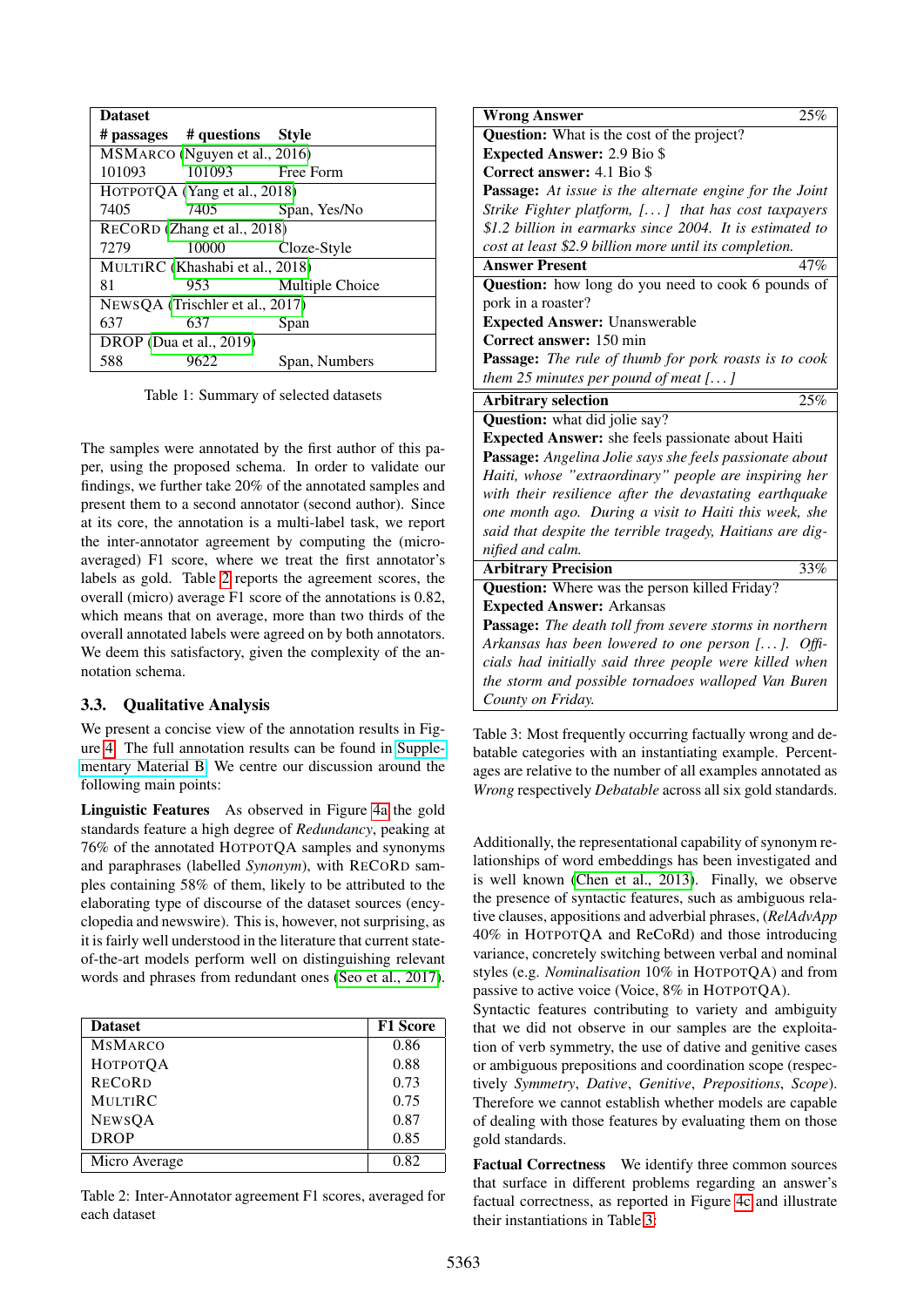<span id="page-5-0"></span>

(e) Required operational, arithmetic and linguistic and other forms of Reasoning (grouped from left to right)

Figure 4: Annotation results

• *Design Constraints:* Choosing the task design and the data collection method introduces some constraints that lead to factually debatable examples. For example, a span might have been arbitrarily selected from multiple spans that potentially answer a question, but only a single continuous answer span per question is allowed by design, as observed in the NEWSQA and MSMARCO samples (32% and 34% examples annotated as *Debatable* with 16% and 53% thereof exhibiting arbitrary selection, respectively). Sometimes, when additional passages are added after the annotation step, they can by chance contain passages that answer the question more precisely than the original span, as seen in HOTPOTQA (16% *Debatable* samples, 25% of them due to arbitrary selection). In the case of MULTIRC it appears to be inconsistent, whether multiple correct answer choices are expected to be correct in isolation or in conjunction (28% *De-* *batable* with 29% of them exhibiting this problem). This might provide an explanation to its relatively weak human baseline performance of 84% F1 score [\(Khashabi et al., 2018\)](#page-8-15).

- *Weak Quality assurance:* When the (typically crowdsourced) annotations are not appropriately validated, incorrect examples will find their way into the gold standards. This typically results in factually wrong expected answers (i.e. when a more correct answer is present in the context) or a question is expected to be Unanswerable, but is actually answerable from the provided context. The latter is observed in MS-MARCO (83% of examples annotated as *Wrong*) and NEWSQA, where 60% of the examples annotated as *Wrong* are *Unanswerable* with an answer present.
- *Arbitrary Precision:* There appears to be no clear guideline on how precise the answer is expected to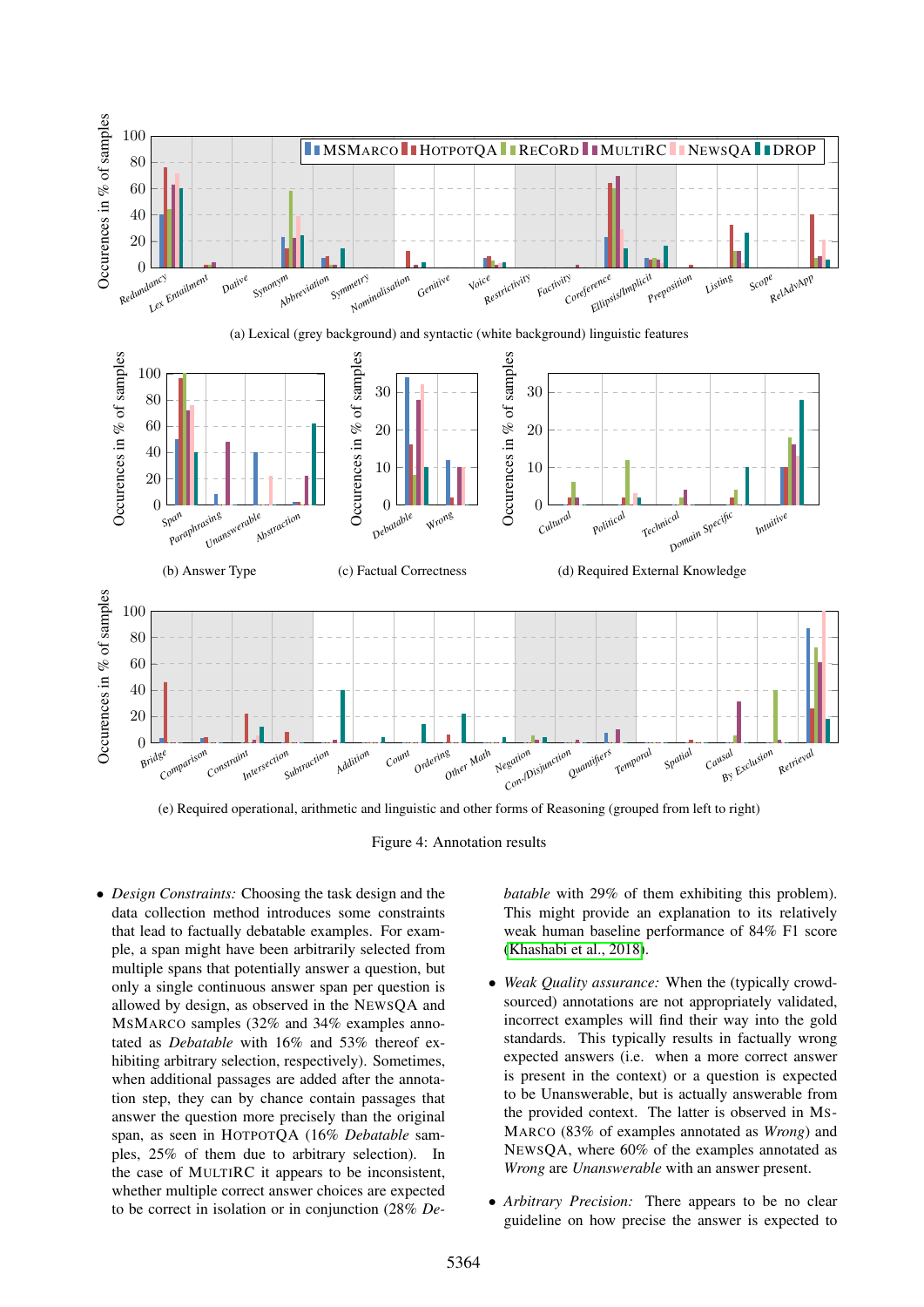be, when the passage expresses the answer in varying granularities. We annotated instances as *Debatable* when the expected answer was not the most precise given the context (44% and 29% of *Debatable* instances in NEWSQA and MULTIRC, respectively).

Semantics-altering grammatical modifiers We took interest in whether any of the benchmarks contain what we call *distracting lexical features* (or *distractors*): grammatical modifiers that alter the semantics of a sentence for the final task of answering the given question while preserving a similar lexical form. An example of such features are cues for (double) Negation (e.g., "no", "not"), which when introduced in a sentence, reverse its meaning. Other examples include modifiers denoting *Restrictivity*, *Factivity* and Reasoning (such as *Monotonicity* and *Conditional* cues). Examples of question-answer pairs containing a distractor are shown in Table [5.](#page-6-0)

We posit that the presence of such distractors would allow for evaluating reading comprehension beyond potential simple word matching. However, we observe no presence of such features in the benchmarks (beyond Negation in DROP, RECORD and HOTPOTQA, with 4%, 4% and 2% respectively). This results in gold standards that clearly express the evidence required to obtain the answer, lacking more challenging, i.e., distracting, sentences that can assess whether a model can truly understand meaning.

Other In the Figure [4e](#page-5-0) we observe that *Operational* and *Arithmetic* reasoning moderately (6% to 8% combined) appears "in the wild", i.e. when not enforced by the data design as is the case with HOTPOTQA (80% Operations combined) or DROP (68% *Arithmetic* combined). *Causal* reasoning is (exclusively) present in MULTIRC (32%), whereas *Temporal* and *Spatial* reasoning requirements seem to not naturally emerge in gold standards. In RECORD, a fraction of 38% questions can only be answered *By Exclusion* of every other candidate, due to the

<span id="page-6-0"></span>

| <b>Restrictivity Modification</b>                                 |  |  |  |  |
|-------------------------------------------------------------------|--|--|--|--|
| <b>Question:</b> What was the longest touchdown?                  |  |  |  |  |
| <b>Expected Answer: 42 yard</b>                                   |  |  |  |  |
| Passage: Brady scored a 42 yard TD. Brady almost                  |  |  |  |  |
| scored a 50 yard TD.                                              |  |  |  |  |
| <b>Factivity Altering</b>                                         |  |  |  |  |
| <b>Question:</b> What are the details of the second plot on       |  |  |  |  |
| Alexander's life?                                                 |  |  |  |  |
| (Wrong) Answer Choice: Callisthenes of Olynthus                   |  |  |  |  |
| was definitely involved.                                          |  |  |  |  |
| <b>Passage:</b> [] His official historian, Callisthenes of        |  |  |  |  |
| Olynthus, was implicated in the plot; however, histori-           |  |  |  |  |
| ans have yet to reach a consensus regarding this involve-         |  |  |  |  |
| ment.                                                             |  |  |  |  |
| <b>Conditional Statement</b>                                      |  |  |  |  |
| <b>Question:</b> How many eggs did I buy?                         |  |  |  |  |
| <b>Expected Answer: 2.</b>                                        |  |  |  |  |
| <b>Passage:</b> $[]$ I will buy 4 eggs, if the market sells milk. |  |  |  |  |
|                                                                   |  |  |  |  |

*Otherwise, I will buy 2 [. . . ]. The market had no milk.*

Figure 5: Example of semantics altering lexical features

<span id="page-6-1"></span>

| <b>Dataset</b>  | P               | R               | F1              |
|-----------------|-----------------|-----------------|-----------------|
| <b>MSMARCO</b>  | $0.07 \pm .04$  | $0.52 \pm .12$  | $0.11 \pm .04$  |
| <b>НОТРОТОА</b> | $0.20 \pm .03$  | $0.60 \pm .03$  | $0.26 \pm 0.02$ |
| <b>RECORD</b>   | $0.28 \pm 0.04$ | $0.56 \pm .04$  | $0.34 \pm .03$  |
| <b>MULTIRC</b>  | $0.37 \pm .04$  | $0.59 \pm .05$  | $0.40 \pm .03$  |
| <b>NEWSQA</b>   | $0.19 \pm .04$  | $0.68 \pm 0.02$ | $0.26 \pm .03$  |
| <b>DROP</b>     | $0.62 \pm .02$  | $0.80 \pm .01$  | $0.66 \pm 0.02$ |

Table 4: (Average) Precision, Recall and F1 score within the 95% confidence interval of a linear classifier optimised on lexical features for the task of predicting supporting facts

design choice of allowing questions where the required information to answer them is not fully expressed in the accompanying paragraph.

Therefore, it is also a little surprising to observe that RECORD requires external resources with regard to knowledge, as seen in Figure [4d.](#page-5-0) MULTIRC requires technical or more precisely basic scientific knowledge (6% *Technical/Scientific*), as a portion of paragraphs is extracted from elementary school science textbooks [\(Khashabi et al.,](#page-8-15) [2018\)](#page-8-15). Other benchmarks moderately probe for factual knowledge (0% to 4% across all categories), while *Intuitive* knowledge is required to derive answers in each gold standard.

It is also worth pointing out, as done in Figure [4b,](#page-5-0) that although MULTIRC and MSMARCO are not modelled as a span selection problem, their samples still contain 50% and 66% of answers that are directly taken from the context. DROP contains the biggest fraction of generated answers (60%), due to the requirement of arithmetic operations.

To conclude our analysis, we observe similar distributions of linguistic features and reasoning patterns, except where there are constraints enforced by dataset design, annotation guidelines or source text choice. Furthermore, careful consideration of design choices (such as single-span answers) is required, to avoid impairing the factual correctness of atasets, as pure crowd-worker agreement seems not suffient in multiple cases.

# 3.4. Quantitative Results

exical overlap We used the scores assigned by our proposed set of metrics (discussed in Section [2.2.](#page-1-2) Dimensions Interest: Complexity) to predict the supporting facts in e gold standard samples (that we included in our manual annotation). Concretely, we used the following five features pturing lexical overlap:  $(i)$  the number of words occurring in sentence and question,  $(ii)$  the length of the longest n-gram shared by sentence and question, whether a *(iii)* uniand *(iv)* bigram from the question is unique to a sentence, and  $(v)$  the sentence index, as input to a logistic regression assifier. We optimised on each sample leaving one example for evaluation. We compute the average Precision, ecall and F1 score by means of leave-one-out validation ith every sample entry. The averaged results after 5 runs e reported in Table [4.](#page-6-1)

We observe that even by using only our five features based lexical overlap, the simple logistic regression baseline is able to separate out the supporting facts from the context to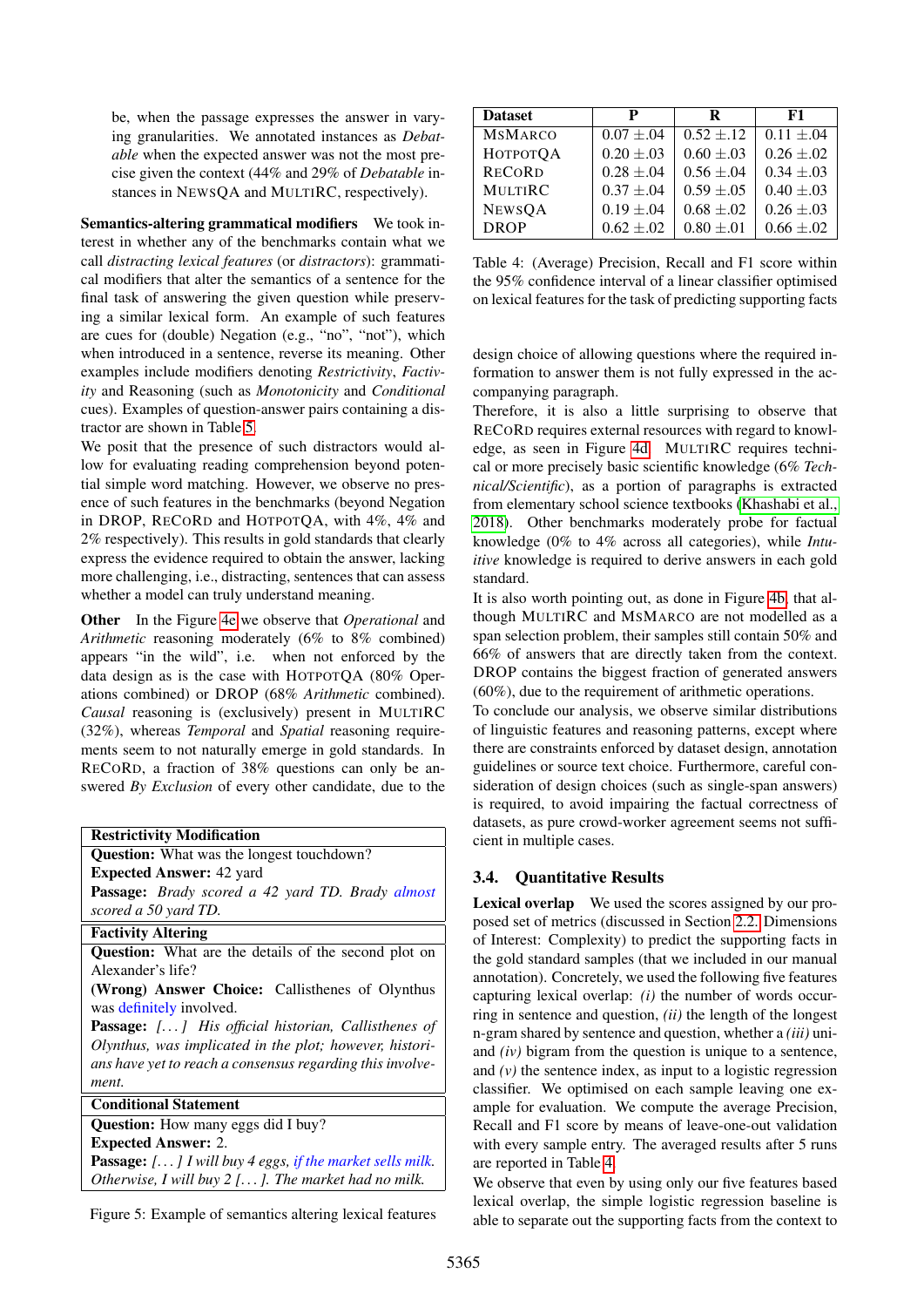a varying degree. This is in line with the lack of semanticsaltering grammatical modifiers discussed in the qualitative analysis section above. The classifier performs best on DROP (66% F1) and MULTIRC (40% F1), which means that lexical cues can considerably facilitate the search for the answer in those gold standards. On MULTIRC, [Yadav](#page-9-17) [et al. \(2019\)](#page-9-17) come to a similar conclusion, by using a more sophisticated approach based on overlap between question, sentence and answer choices.

Surprisingly, the classifier is able to pick up a signal from supporting facts even on data that has been pruned against lexical overlap heuristics by populating the context with additional documents that have high overlap scores with the question. This results in significantly higher scores than when guessing randomly (HOTPOTQA 26% F1, and MS-MARCO 11% F1). We observe similar results in the case the length of the question leaves few candidates to compute overlap with 6.3 and 7.3 tokens on average for MSMARCO and NEWSQA (26% F1), compared to 16.9 tokens on average for the remaining four dataset samples.

Finally, it is worth mentioning that although the queries in RECORD are explicitly independent from the passage, the linear classifier is still capable of achieving 34% F1 score in predicting the supporting facts.

However, neural networks perform significantly better than our admittedly crude baseline (e.g. 66% F1 for supporting facts classification on HOTPOTQA [\(Yang et al., 2018\)](#page-9-6)), albeit utilising more training examples, and a richer sentence representation. This facts implies that those neural models are capable of solving more challenging problems than simple "text matching" as performed by the logistic regression baseline. However, they still circumvent actual reading comprehension as the respective gold standards are of limited suitability to evaluate this [\(Min et al., 2019;](#page-9-18) [Jiang and](#page-8-17) [Bansal, 2019\)](#page-8-17). This suggests an exciting future research direction, that is categorising the scale between text matching and reading comprehension more precisely and respectively positioning state-of-the-art models thereon.

#### 4. Related Work

Although not as prominent as the research on novel architecture, there has been steady progress in critically investigating the data and evaluation aspects of NLP and machine learning in general and MRC in particular.

Adversarial Evaluation The authors of the ADDSENT algorithm [\(Jia and Liang, 2017\)](#page-8-6) show that MRC models trained and evaluated on the SQUAD dataset pay too little attention to details that might change the semantics of a sentence, and propose a crowd-sourcing based method to generate adversary examples to exploit that weakness. This method was further adapted to be fully automated [\(Wang](#page-9-19) [and Bansal, 2018\)](#page-9-19) and applied to different gold standards [\(Jiang and Bansal, 2019\)](#page-8-17). Our proposed approach differs in that we aim to provide qualitative justifications for those quantitatively measured issues.

Sanity Baselines Another line of research establishes sane baselines to provide more meaningful context to the raw performance scores of evaluated models. When removing integral parts of the task formulation such as question, the textual passage or parts thereof [\(Kaushik and Lipton,](#page-8-18) [2018\)](#page-8-18) or restricting model complexity by design in order to suppress some required form of reasoning [\(Chen and Dur](#page-8-19)[rett, 2019b\)](#page-8-19), models are still able to perform comparably to the state-of-the-art. This raises concerns about the perceived benchmark complexity and is related to our work in a broader sense as one of our goals is to estimate the complexity of benchmarks.

Benchmark evaluation in NLP Beyond MRC, efforts similar to ours that pursue the goal of analysing the evaluation of established datasets exist in Natural Language Inference [\(Gururangan et al., 2018;](#page-8-7) [McCoy et al., 2019\)](#page-9-5). Their analyses reveal the existence of biases in training and evaluation data that can be approximated with simple majoritybased heuristics. Because of these biases, trained models fail to extract the semantics that are required for the correct inference. Furthermore, a fair share of work was done to reveal gender bias in coreference resolution datasets and models [\(Rudinger et al., 2018;](#page-9-20) [Zhao et al., 2018;](#page-10-2) [Webster](#page-9-21) [et al., 2018\)](#page-9-21).

Annotation Taxonomies Finally, related to our framework are works that introduce annotation categories for gold standards evaluation. Concretely, we build our annotation framework around linguistic features that were introduced in the GLUE suite [\(Wang et al., 2019\)](#page-9-11) and the reasoning categories introduced in the WORLDTREE dataset [\(Jansen et al., 2016\)](#page-8-9). A qualitative analysis complementary to ours, with focus on the unanswerability patterns in datasets that feature unanswerable questions was done by [Yatskar \(2019\)](#page-10-0).

# 5. Conclusion

In this paper, we introduce a novel framework to characterise machine reading comprehension gold standards. This framework has potential applications when comparing different gold standards, considering the design choices for a new gold standard and performing qualitative error analyses for a proposed approach.

Furthermore we applied the framework to analyse popular state-of-the-art gold standards for machine reading comprehension: We reveal issues with their factual correctness, show the presence of lexical cues and we observe that semantics-altering grammatical modifiers are missing in all of the investigated gold standards. Studying how to introduce those modifiers into gold standards and observing whether state-of-the-art MRC models are capable of performing reading comprehension on text containing them, is a future research goal.

A future line of research is to extend the framework to be able to identify the different types of exploitable cues such as question or entity typing and concrete overlap patterns. This will allow the framework to serve as an interpretable estimate of reading comprehension complexity of gold standards. Finally, investigating gold standards under this framework where MRC models outperform the human baseline (e.g. SQUAD) will contribute to a deeper understanding of the seemingly superb performance of deep learning approaches on them.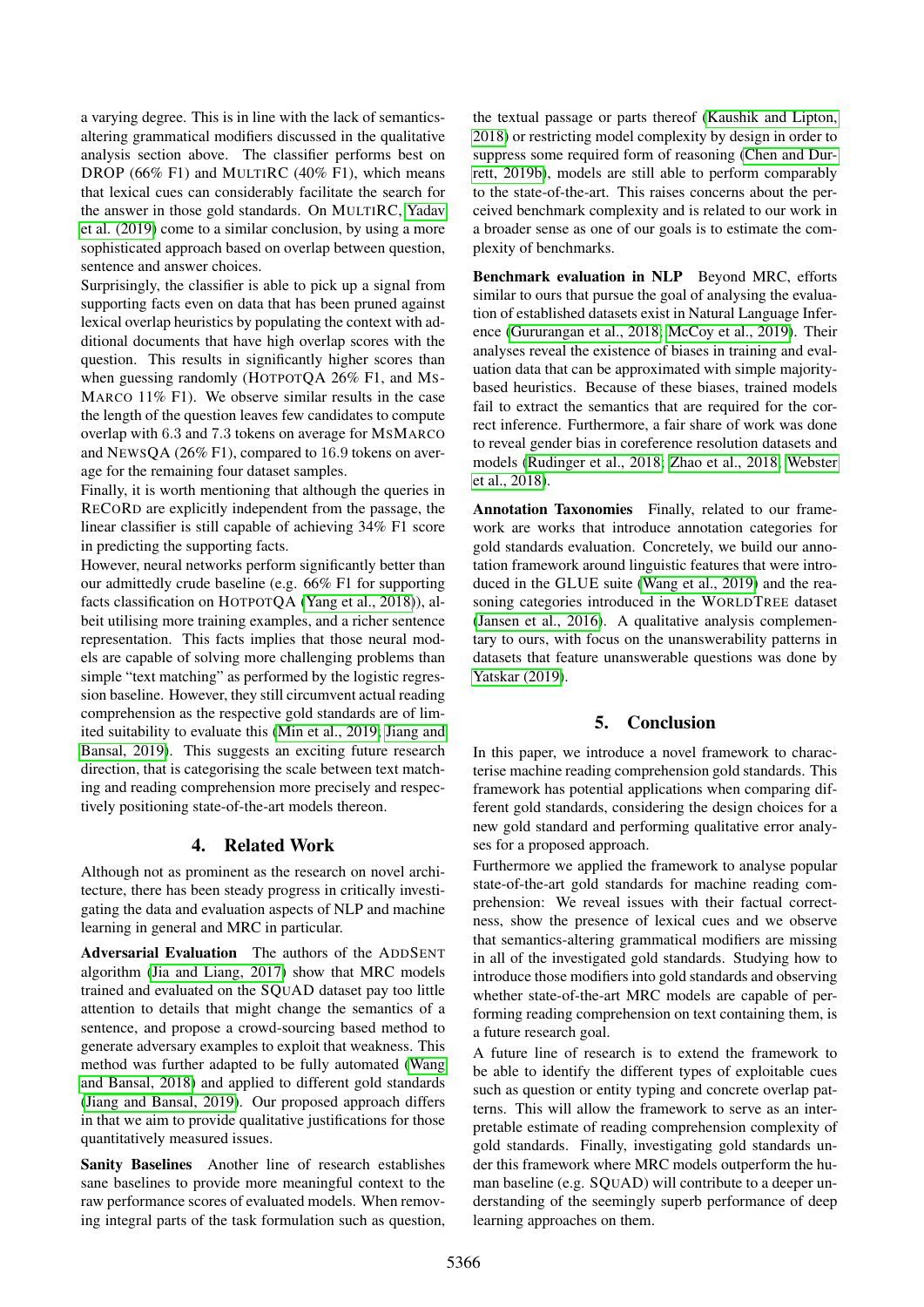#### References

- <span id="page-8-0"></span>Abadi, M., Barham, P., Chen, J., Chen, Z., Davis, A., Dean, J., Devin, M., Ghemawa, S., Irving, G., Isard, M., Kudlur, M., Levenberg, J., Monga, R., Moore, S., Murray, D. G., Steiner, B., Tucker, P., Vasudevan, V., Warden, P., Wicke, M., Yu, Y., and Zheng, X. (2016). Tensorflow: A system for large-scale machine learning. In *12th USENIX Symposium on Operating Systems Design and Implementation (OSDI 16)*, pages 265–283.
- <span id="page-8-11"></span>Berant, J., Chou, A., Frostig, R., and Liang, P. (2013). Semantic Parsing on Freebase from Question-Answer Pairs. In *Proceedings of the 2013 Conference on Empirical Methods in Natural Language Processing*, pages 1533–1544.
- <span id="page-8-10"></span>Boratko, M., Padigela, H., Mikkilineni, D., Yuvraj, P., Das, R., McCallum, A., Chang, M., Fokoue-Nkoutche, A., Kapanipathi, P., Mattei, N., Musa, R., Talamadupula, K., and Witbrock, M. (2018). A Systematic Classification of Knowledge, Reasoning, and Context within the ARC Dataset. In *Proceedings of the Workshop on Machine Reading for Question Answering*, pages 60–70, Stroudsburg, PA, USA, 6. Association for Computational Linguistics.
- <span id="page-8-5"></span>Chen, J. and Durrett, G. (2019a). Understanding Dataset Design Choices for Multi-hop Reasoning. In *Proceedings of the 2019 Conference of the North American Chapter of the Association for Computational Linguistics: Human Language Technologies, Volume 1 (Long and Short Papers)*, pages 4026–4032, Stroudsburg, PA, USA. Association for Computational Linguistics.
- <span id="page-8-19"></span>Chen, J. and Durrett, G. (2019b). Understanding Dataset Design Choices for Multi-hop Reasoning. In *Proceedings of the 2019 Conference of the North American Chapter of the Association for Computational Linguistics: Human Language Technologies, Volume 1 (Long and Short Papers)*, pages 4026–4032, Stroudsburg, PA, USA. Association for Computational Linguistics.
- <span id="page-8-16"></span>Chen, Y., Perozzi, B., Al-Rfou, R., and Skiena, S. (2013). The Expressive Power of Word Embeddings. *CoRR*, abs/1301.3.
- <span id="page-8-1"></span>Devlin, J., Chang, M.-W., Lee, K., and Toutanova, K. (2019). BERT: Pre-training of Deep Bidirectional Transformers for Language Understanding. In *Proceedings of the 2019 Conference of the North American Chapter of the Association for Computational Linguistics: Human Language Technologies, Volume 1 (Long and Short Papers)*, pages 4171–4186, Stroudsburg, PA, USA. Association for Computational Linguistics.
- <span id="page-8-4"></span>Dodge, J., Gururangan, S., Card, D., Schwartz, R., and Smith, N. A. (2019). Show Your Work: Improved Reporting of Experimental Results. In *Proceedings of the 2019 Conference on Empirical Methods in Natural Language Processing and the 9th International Joint Conference on Natural Language Processing (EMNLP-IJCNLP)*, pages 2185–2194, Stroudsburg, PA, USA. Association for Computational Linguistics.
- <span id="page-8-12"></span>Dua, D., Wang, Y., Dasigi, P., Stanovsky, G., Singh, S., and Gardner, M. (2019). DROP: A Reading Comprehension Benchmark Requiring Discrete Reasoning Over

Paragraphs. In *Proceedings of the 2019 Conference of the North American Chapter of the Association for Computational Linguistics: Human Language Technologies, Volume 1 (Long and Short Papers)*, pages 2368–2378, Stroudsburg, PA, USA. Association for Computational Linguistics.

- <span id="page-8-3"></span>Gardner, M., Berant, J., Hajishirzi, H., Talmor, A., and Min, S. (2019). Question Answering is a Format; When is it Useful? *arXiv preprint arXiv:1909.11291*.
- <span id="page-8-13"></span>Goldberg, Y. (2019). Assessing BERT's Syntactic Abilities. *arXiv preprint arXiv:1901.05287*, 1.
- <span id="page-8-7"></span>Gururangan, S., Swayamdipta, S., Levy, O., Schwartz, R., Bowman, S., and Smith, N. A. (2018). Annotation Artifacts in Natural Language Inference Data. In *Proceedings of the 2018 Conference of the North American Chapter of the Association for Computational Linguistics: Human Language Technologies, Volume 2 (Short Papers)*, pages 107–112, Stroudsburg, PA, USA. Association for Computational Linguistics.
- <span id="page-8-9"></span>Jansen, P., Balasubramanian, N., Surdeanu, M., and Clark, P. (2016). What's in an explanation? Characterizing knowledge and inference requirements for elementary science exams. In *COLING 2016 - 26th International Conference on Computational Linguistics, Proceedings of COLING 2016: Technical Papers*, pages 2956–2965.
- <span id="page-8-6"></span>Jia, R. and Liang, P. (2017). Adversarial Examples for Evaluating Reading Comprehension Systems. In *Proceedings of the 2017 Conference on Empirical Methods in Natural Language Processing*, pages 2021–2031.
- <span id="page-8-17"></span>Jiang, Y. and Bansal, M. (2019). Avoiding Reasoning Shortcuts: Adversarial Evaluation, Training, and Model Development for Multi-Hop QA. In *Proceedings of the 57th Annual Meeting of the Association for Computational Linguistics*, pages 2726–2736, Stroudsburg, PA, USA, 6. Association for Computational Linguistics.
- <span id="page-8-18"></span>Kaushik, D. and Lipton, Z. C. (2018). How Much Reading Does Reading Comprehension Require? A Critical Investigation of Popular Benchmarks. In *Proceedings of the 2018 Conference on Empirical Methods in Natural Language Processing*, pages 5010–5015, Stroudsburg, PA, USA. Association for Computational Linguistics.
- <span id="page-8-15"></span>Khashabi, D., Chaturvedi, S., Roth, M., Upadhyay, S., and Roth, D. (2018). Looking Beyond the Surface: A Challenge Set for Reading Comprehension over Multiple Sentences. In *Proceedings of the 2018 Conference of the North American Chapter of the Association for Computational Linguistics: Human Language Technologies, Volume 1 (Long Papers)*, pages 252–262, Stroudsburg, PA, USA. Association for Computational Linguistics.
- <span id="page-8-2"></span>Lan, Z., Chen, M., Goodman, S., Gimpel, K., Sharma, P., and Soricut, R. (2020). ALBERT: A Lite BERT for Selfsupervised Learning of Language Representations. In *International Conference on Learning Representations*.
- <span id="page-8-8"></span>Lin, C. Y. (2004). Rouge: A package for automatic evaluation of summaries. *Proceedings of the workshop on text summarization branches out (WAS 2004)*.
- <span id="page-8-14"></span>Liu, N. F., Gardner, M., Belinkov, Y., Peters, M. E., and Smith, N. A. (2019a). Linguistic Knowledge and Transferability of Contextual Representations. In *Proceedings*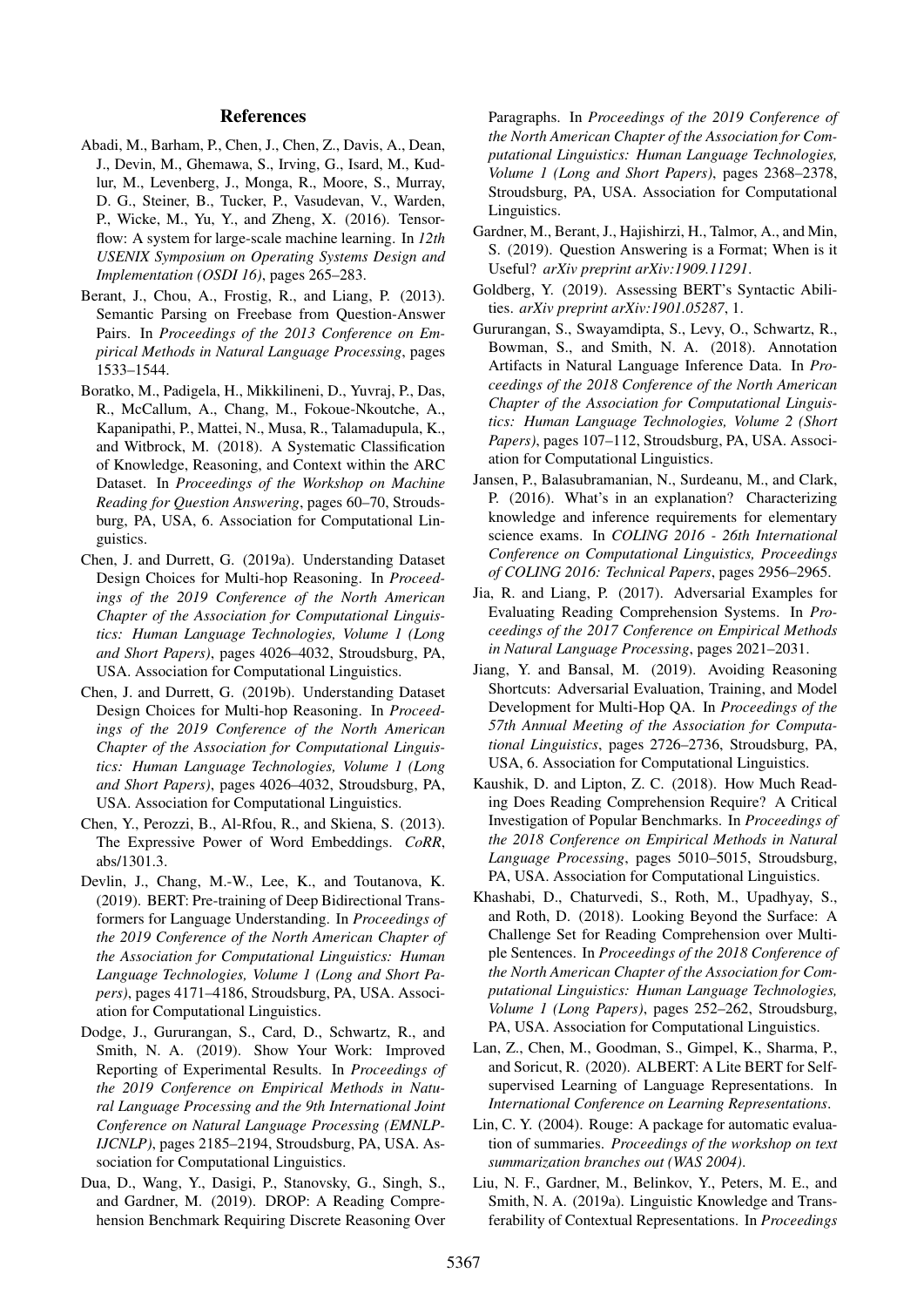*of the 2019 Conference of the North*, pages 1073–1094, Stroudsburg, PA, USA. Association for Computational Linguistics.

- <span id="page-9-7"></span>Liu, S., Zhang, X., Zhang, S., Wang, H., and Zhang, W. (2019b). Neural Machine Reading Comprehension: Methods and Trends. *Applied Sciences*, 9(18):3698, 9.
- <span id="page-9-5"></span>McCoy, T., Pavlick, E., and Linzen, T. (2019). Right for the Wrong Reasons: Diagnosing Syntactic Heuristics in Natural Language Inference. In *Proceedings of the 57th Annual Meeting of the Association for Computational Linguistics*, pages 3428–3448, Stroudsburg, PA, USA. Association for Computational Linguistics.
- <span id="page-9-18"></span>Min, S., Wallace, E., Singh, S., Gardner, M., Hajishirzi, H., and Zettlemoyer, L. (2019). Compositional Questions Do Not Necessitate Multi-hop Reasoning. In *Proceedings of the 57th Annual Meeting of the Association for Computational Linguistics*, pages 4249–4257, Stroudsburg, PA, USA, 6. Association for Computational Linguistics.
- <span id="page-9-15"></span>Nguyen, T., Rosenberg, M., Song, X., Gao, J., Tiwary, S., Majumder, R., and Deng, L. (2016). MS MARCO: A human generated machine reading comprehension dataset. *arXiv preprint arXiv:1611.09268*.
- <span id="page-9-8"></span>Papineni, K., Roukos, S., Ward, T., and Zhu, W.-j. (2001). Bleu: a Method for Automatic Evaluation of Machine Translation. In *Proceedings of the 40th Annual Meeting on Association for Computational Linguistics - ACL '02*, pages 311–318, Morristown, NJ, USA. Association for Computational Linguistics.
- <span id="page-9-2"></span>Paszke, A., Gross, S., Chintala, S., Chanan, G., Yang, E., DeVito, Z., Lin, Z., Desmaison, A., Antiga, L., and Lerer, A. (2017). Automatic differentiation in PyTorch. In *Autodiff Workshop @ NIPS 2017*, 10.
- <span id="page-9-3"></span>Peters, M., Neumann, M., Iyyer, M., Gardner, M., Clark, C., Lee, K., and Zettlemoyer, L. (2018). Deep Contextualized Word Representations. *Proceedings of the 2018 Conference of the North American Chapter of the Association for Computational Linguistics: Human Language Technologies, Volume 1 (Long Papers)*, pages 2227– 2237.
- <span id="page-9-4"></span>Rajpurkar, P., Zhang, J., Lopyrev, K., and Liang, P. (2016). SQuAD: 100,000+ Questions for Machine Comprehension of Text. In *Proceedings of the 2016 Conference on Empirical Methods in Natural Language Processing*, pages 2383–2392, Stroudsburg, PA, USA. Association for Computational Linguistics.
- <span id="page-9-14"></span>Rajpurkar, P., Jia, R., and Liang, P. (2018). Know What You Don't Know: Unanswerable Questions for SQuAD. In *Proceedings of the 56th Annual Meeting of the Association for Computational Linguistics (Volume 2: Short Papers)*, pages 784–789, Stroudsburg, PA, USA. Association for Computational Linguistics.
- <span id="page-9-20"></span>Rudinger, R., Naradowsky, J., Leonard, B., and Van Durme, B. (2018). Gender Bias in Coreference Resolution. In *Proceedings of the 2018 Conference of the North American Chapter of the Association for Computational Linguistics: Human Language Technologies, Volume 2 (Short Papers)*, pages 8–14, Stroudsburg, PA, USA, 5. Association for Computational Linguistics.
- <span id="page-9-16"></span>Seo, M. J., Kembhavi, A., Farhadi, A., and Hajishirzi, H. (2017). Bidirectional Attention Flow for Machine Comprehension. In *International Conference on Learning Representations*.
- <span id="page-9-12"></span>Storks, S., Gao, Q., and Chai, J. Y. (2019). Commonsense Reasoning for Natural Language Understanding: A Survey of Benchmarks, Resources, and Approaches. *arXiv preprint arXiv:1904.01172*, pages 1–60.
- <span id="page-9-1"></span>Sukhbaatar, S., Szlam, A., Weston, J., and Fergus, R. (2015). End-To-End Memory Networks. In *Advances in Neural Information Processing Systems 28*, pages 2440– 2448.
- <span id="page-9-13"></span>Tenney, I., Das, D., and Pavlick, E. (2019). BERT Rediscovers the Classical NLP Pipeline. In *Proceedings of the 57th Annual Meeting of the Association for Computational Linguistics*, pages 4593–4601, Stroudsburg, PA, USA, 5. Association for Computational Linguistics.
- <span id="page-9-9"></span>Trischler, A., Wang, T., Yuan, X., Harris, J., Sordoni, A., Bachman, P., and Suleman, K. (2017). NewsQA: A Machine Comprehension Dataset. In *Proceedings of the 2nd Workshop on Representation Learning for NLP*, pages 191–200, Stroudsburg, PA, USA. Association for Computational Linguistics.
- <span id="page-9-0"></span>Vaswani, A., Shazeer, N., Parmar, N., Uszkoreit, J., Jones, L., Gomez, A. N., Kaiser, L., and Polosukhin, I. (2017). Attention Is All You Need. In *Advances in Neural Information Processing Systems 30*, pages 5998–6008.
- <span id="page-9-19"></span>Wang, Y. and Bansal, M. (2018). Robust Machine Comprehension Models via Adversarial Training. *Proceedings of the 2018 Conference of the North American Chapter of the Association for Computational Linguistics: Human Language Technologies*, 2 (Short P:575– 581.
- <span id="page-9-11"></span>Wang, A., Singh, A., Michael, J., Hill, F., Levy, O., and Bowman, S. (2019). GLUE: A Multi-Task Benchmark and Analysis Platform for Natural Language Understanding. In *7th International Conference on Learning Representations, ICLR 2019*.
- <span id="page-9-21"></span>Webster, K., Recasens, M., Axelrod, V., and Baldridge, J. (2018). Mind the GAP: A Balanced Corpus of Gendered Ambiguous Pronouns. *Transactions of the Association for Computational Linguistics*, 6:605–617, 12.
- <span id="page-9-10"></span>Welbl, J., Stenetorp, P., and Riedel, S. (2018). Constructing datasets for multi-hop reading comprehension across documents. *Transactions of the Association of Computational Linguistics*, 6:287–302.
- <span id="page-9-17"></span>Yadav, V., Bethard, S., and Surdeanu, M. (2019). Quick and (not so) Dirty: Unsupervised Selection of Justification Sentences for Multi-hop Question Answering. In *Proceedings of the 2019 Conference on Empirical Methods in Natural Language Processing and the 9th International Joint Conference on Natural Language Processing (EMNLP-IJCNLP)*, pages 2578–2589.
- <span id="page-9-6"></span>Yang, Z., Qi, P., Zhang, S., Bengio, Y., Cohen, W., Salakhutdinov, R., and Manning, C. D. (2018). HotpotQA: A Dataset for Diverse, Explainable Multi-hop Question Answering. In *Proceedings of the 2018 Conference on Empirical Methods in Natural Language Processing*, pages 2369–2380, Stroudsburg, PA, USA. As-